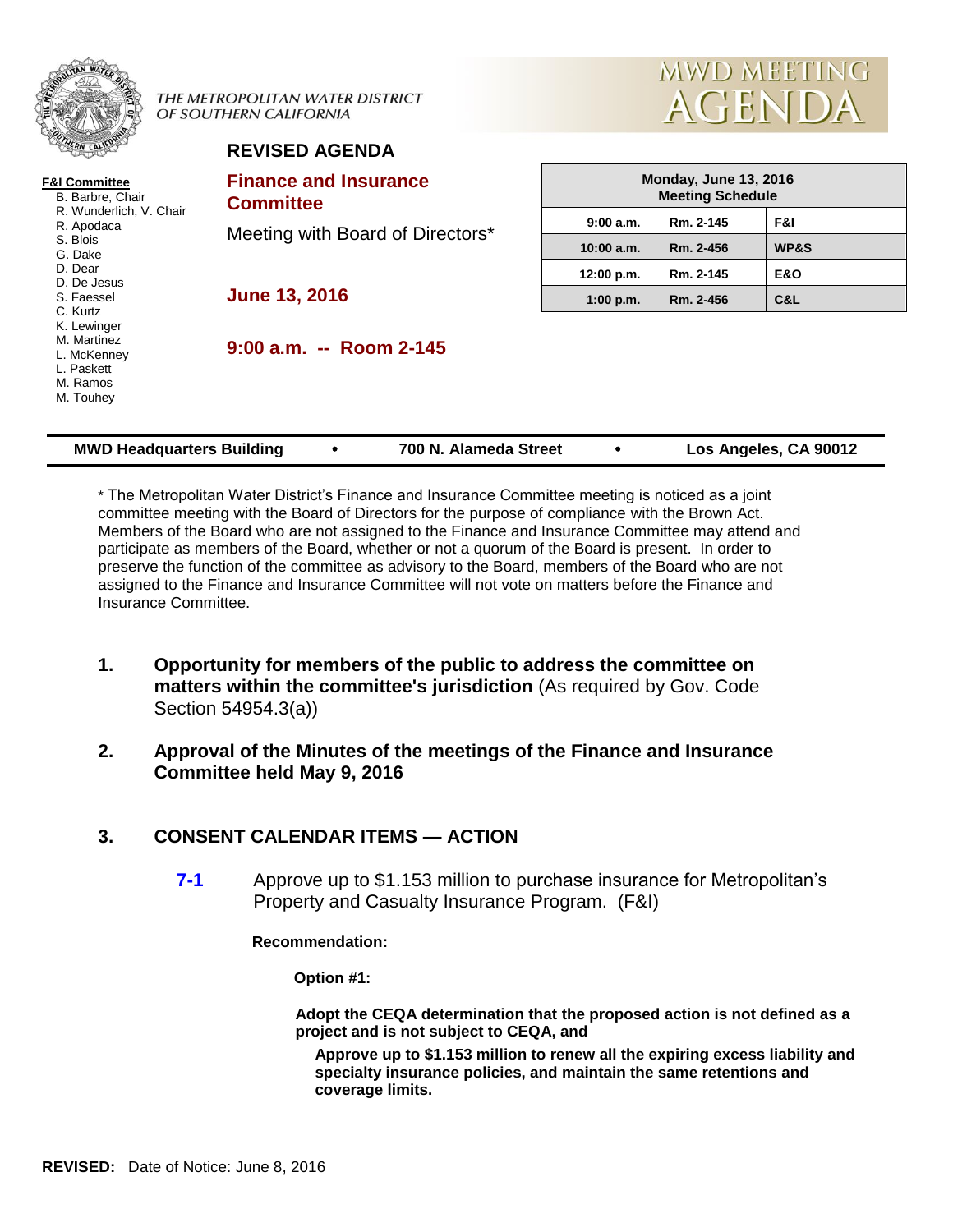# **4. OTHER BOARD ITEMS — ACTION**

**8-1** Annual approval of Metropolitan's Statement of Investment Policy and delegation of authority to the Treasurer to invest Metropolitan's funds. (F&I)

**Recommendation:**

**Option #1:**

**Adopt the CEQA determination that the proposed action is not defined as a project and is not subject to CEQA, and**

- **a. Approve the Statement of Investment Policy; and**
- **b. Delegate authority to invest to the Treasurer for fiscal year 2016/2017.**
- **8-2** Approve and authorize the distribution of Appendix A for use in the issuance and remarketing of Metropolitan's bonds. (F&I)

**Recommendation:**

**Option #1:**

**Adopt the CEQA determination that the proposed action is not defined as a project and therefore is not subject to CEQA, and**

- **a. Approve the draft of Appendix A (Attachment 1 to the board letter) substantially in the form attached to the board letter;**
- **b. Authorize the General Manager, or other designee of the Ad Hoc Committee, to finalize, with changes approved by the General Manager and General Counsel, Appendix A; and**
- **c. Authorize distribution of Appendix A in connection with the sale or remarketing of bonds.**

#### 8-3 **Withdrawn**

## **5. BOARD INFORMATION ITEMS**

None

## **6. COMMITTEE ITEMS**

- a. Oral report on investment activities
- b. Oral report on Treatment Fixed Charge Work Group